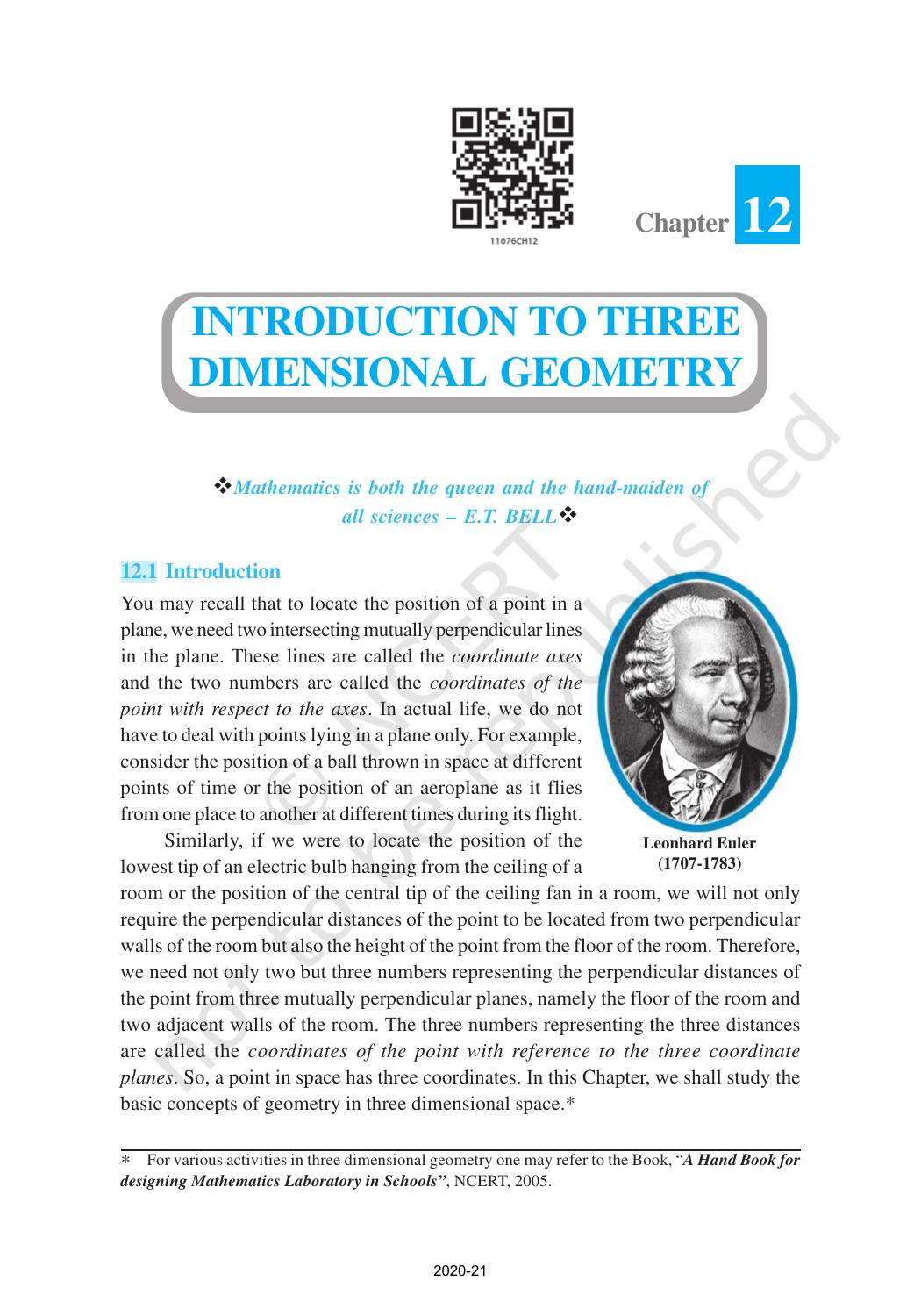## **12.2 Coordinate Axes and Coordinate Planes in Three Dimensional Space**

Consider three planes intersecting at a point O such that these three planes are mutually perpendicular to each other (Fig 12.1). These three planes intersect along the lines X′OX, Y′OY and Z′OZ, called the *x*, *y* and *z*-*axes*, respectively. We may note that these lines are mutually perpendicular to each other. These lines constitute the *rectangular coordinate system*. The planes XOY, YOZ and ZOX, called, respectively the XY-*plane*, YZ-*plane* and the ZX-*plane*, are known as the three coordinate planes. We take the XOY plane as the plane of the paper and the

Z **Fig 12.1**

line Z′OZ as perpendicular to the plane XOY. If the plane of the paper is considered as horizontal, then the line Z′OZ will be vertical. The distances measured from XY-plane upwards in the direction of OZ are taken as positive and those measured downwards in the direction of OZ′ are taken as negative. Similarly, the distance measured to the right of ZX-plane along OY are taken as positive, to the left of ZX-plane and along OY′ as negative, in front of the YZ-plane along OX as positive and to the back of it along OX′ as negative. The point O is called the *origin* of the coordinate system. The three coordinate planes divide the space into eight parts known as *octants*. These octants could be named as XOYZ, X′OYZ, X′OY′Z, XOY′Z, XOYZ′, X′OYZ′, X′OY′Z′ and XOY′Z′. and denoted by I, II, III, ..., VIII , respectively.

# **12.3 Coordinates of a Point in Space**

Having chosen a fixed coordinate system in the space, consisting of coordinate axes, coordinate planes and the origin, we now explain, as to how, given a point in the space, we associate with it three coordinates (*x,y,z*) and conversely, given a triplet of three numbers (*x, y, z*), how, we locate a point in the space.

Given a point  $P$  in space, we drop a  $X$ perpendicular PM on the XY-plane with M as the



foot of this perpendicular (Fig 12.2). Then, from the point M, we draw a perpendicular ML to the *x-*axis, meeting it at L. Let OL be *x*, LM be *y* and MP be *z.* Then *x,y* and *z* are called the *x*, *y* and *z coordinates*, respectively, of the point P in the space. In Fig 12.2, we may note that the point  $P(x, y, z)$  lies in the octant XOYZ and so all *x*, *y*, *z* are positive. If P was in any other octant, the signs of *x*, *y* and *z* would change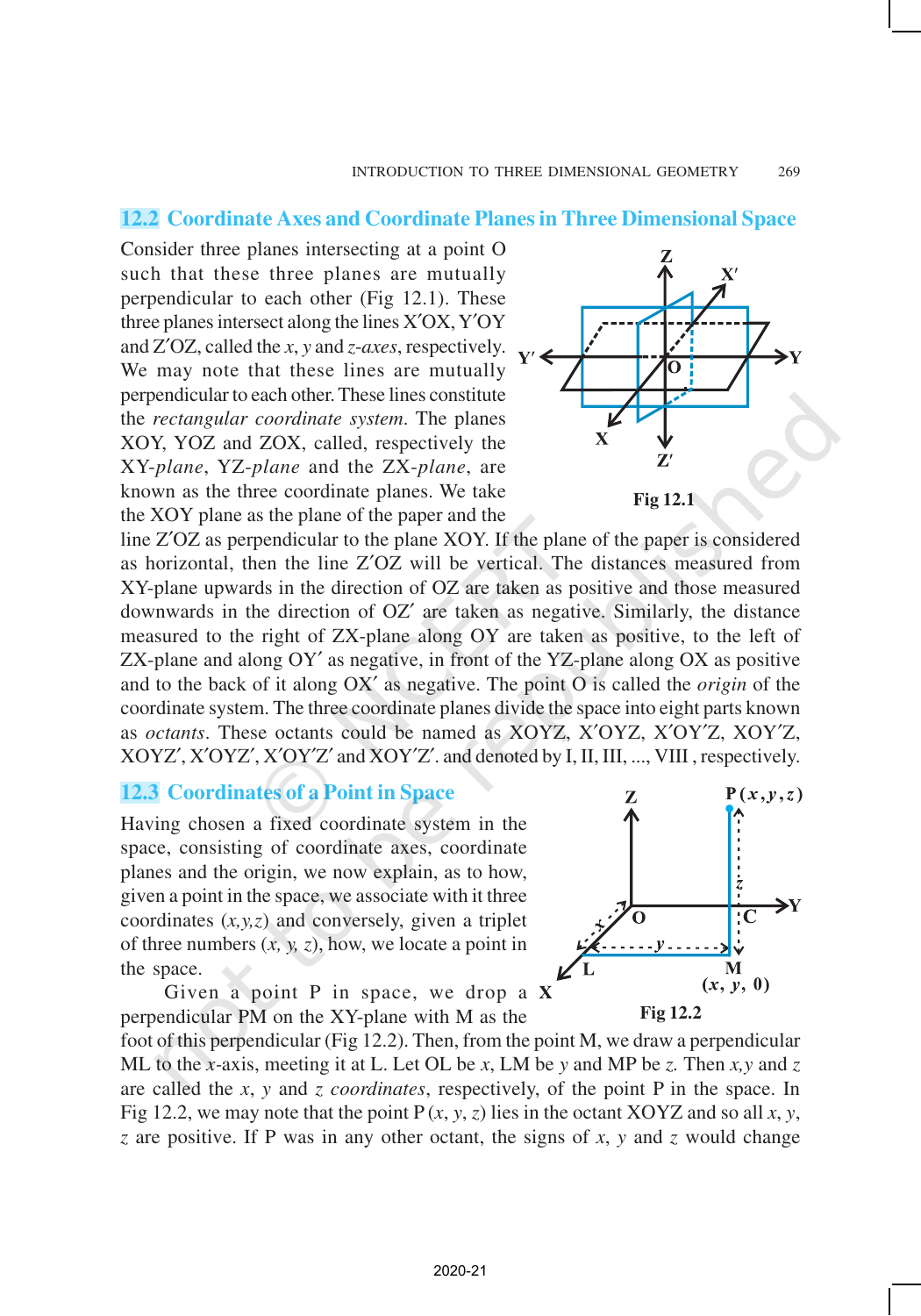accordingly. Thus, to each point P in the space there corresponds an ordered triplet  $(x, y, z)$  of real numbers.

Conversely, given any triplet  $(x, y, z)$ , we would first fix the point L on the *x*-axis corresponding to *x*, then locate the point M in the XY-plane such that  $(x, y)$  are the coordinates of the point M in the XY-plane. Note that LM is perpendicular to the *x-*axis or is parallel to the *y*-axis. Having reached the point M, we draw a perpendicular MP to the XY-plane and locate on it the point P corresponding to *z*. The point P so obtained has then the coordinates  $(x, y, z)$ . Thus, there is a one to one correspondence between the points in space and ordered triplet (*x*, *y*, *z*) of real numbers.

Alternatively, through the point P in the space, we draw three planes parallel to the coordinate planes, meeting the *x*-axis, *y*-axis and *z*-axis in the points A, B and C, respectively (Fig 12.3). Let  $OA = x$ ,  $OB = y$  and  $OC = z$ . Then, the point P will have the coordinates *x*, *y* and *z* and we write  $P(x, y, z)$ . Conversely, given *x*, *y* and *z*, we locate the three points A, B and C on the three coordinate axes. Through the points A, B and C we draw planes parallel to the YZ-plane, ZX-plane and XY-plane,



respectively. The point of interesection of these three planes, namely, ADPF, BDPE and CEPF is obviously the point P, corresponding to the ordered triplet  $(x, y, z)$ . We observe that if  $P(x, y, z)$  is any point in the space, then *x*, *y* and *z* are perpendicular distances from YZ, ZX and XY planes, respectively.

**ANOTE The coordinates of the origin O are (0,0,0). The coordinates of any point** on the *x*-axis will be as (*x*,0,0) and the coordinates of any point in the YZ-plane will be as (0, *y*, *z*).

*Remark* The sign of the coordinates of a point determine the octant in which the point lies. The following table shows the signs of the coordinates in eight octants.

| Octants<br>↙ | $\mathbf{I}$ | III | IV | VI | VII | VIII |
|--------------|--------------|-----|----|----|-----|------|
| $\lambda$    |              |     |    |    |     |      |
|              |              |     |    |    |     |      |
|              |              |     |    |    |     |      |

**Table 12.1**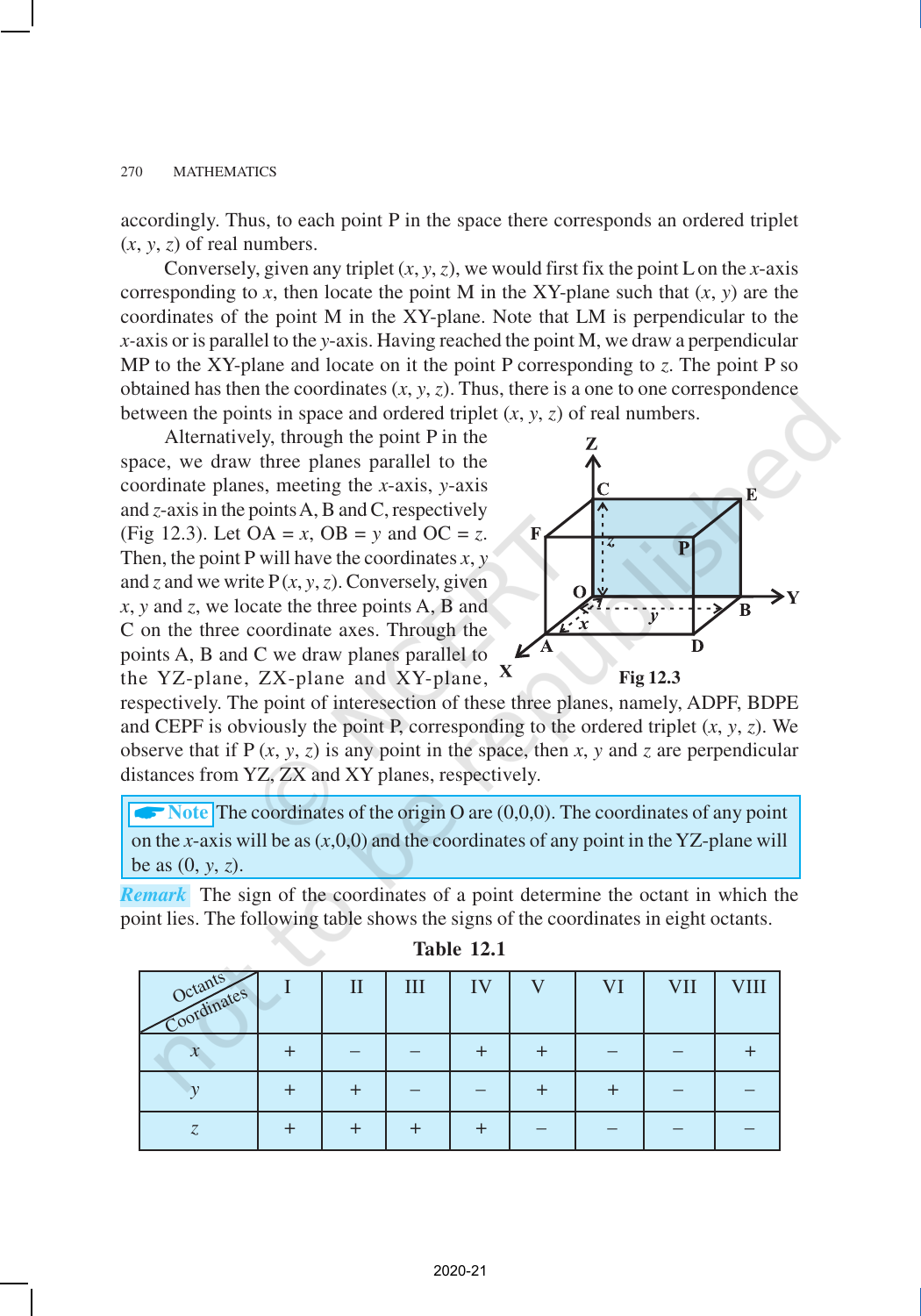**Example 1** In Fig 12.3, if P is  $(2,4,5)$ , find the coordinates of F.

**Solution** For the point F, the distance measured along OY is zero. Therefore, the coordinates of F are (2,0,5).

**Example 2** Find the octant in which the points  $(-3,1,2)$  and  $(-3,1,-2)$  lie.

**Solution** From the Table 12.1, the point  $(-3,1, 2)$  lies in second octant and the point  $(-3, 1, -2)$  lies in octant VI.

## **EXERCISE 12.1**

- **1.** A point is on the *x*-axis. What are its *y*-coordinate and *z*-coordinates?
- **2.** A point is in the XZ-plane. What can you say about its *y*-coordinate?
- **3.** Name the octants in which the following points lie:

 $(1, 2, 3), (4, -2, 3), (4, -2, -5), (4, 2, -5), (-4, 2, -5), (-4, 2, 5)$  $(-3, -1, 6)$   $(-2, -4, -7)$ .

- **4.** Fill in the blanks:
	- (i) The *x*-axis and *y*-axis taken together determine a plane known as\_\_\_\_\_\_\_.
	- (ii) The coordinates of points in the XY-plane are of the form \_\_\_\_\_\_\_.
	- (iii) Coordinate planes divide the space into coctants.

## **12.4 Distance between Two Points**

We have studied about the distance between two points in two-dimensional coordinate system. Let us now extend this study to three-dimensional system.

Let  $P(x_1, y_1, z_1)$  and Q ( $x_2, y_2, z_2$ ) be two points referred to a system of rectangular axes OX, OY and OZ. Through the points P and Q draw planes parallel to the coordinate planes so as to form a rectangular parallelopiped with one diagonal PQ (Fig 12.4).

Now, since ∠PAQ is a right



angle, it follows that, in triangle PAQ,  $PQ^2 = PA^2 + AQ^2$ 

... (1)

Also, triangle ANQ is right angle triangle with ∠ANQ a right angle.

 $\mathbf X$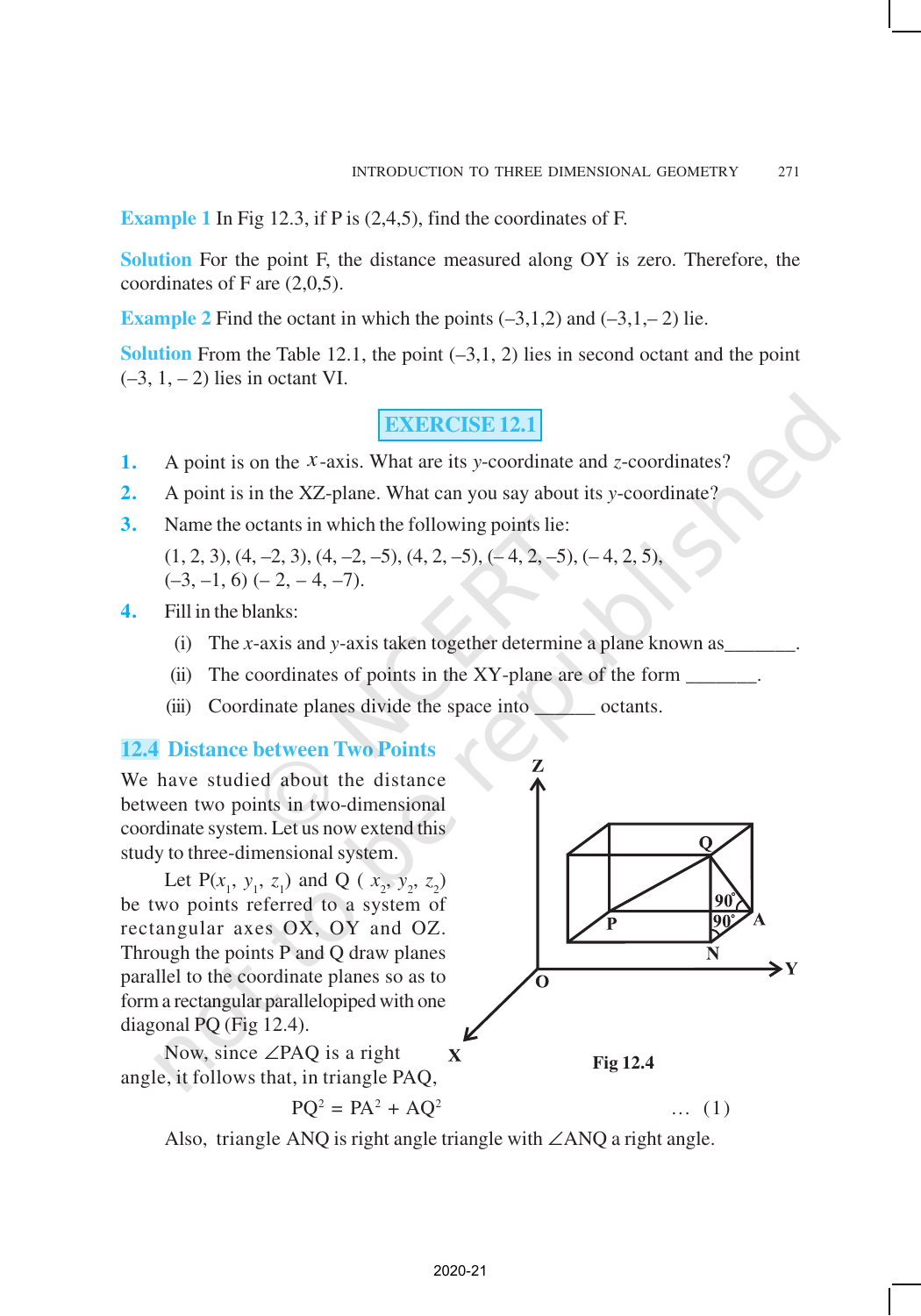Therefore  $AQ^2 = AN^2 + NO^2$ ... (2) From  $(1)$  and  $(2)$ , we have  $PQ^2 = PA^2 + AN^2 + NQ^2$ Now  $PA = y_2 - y_1$ ,  $AN = x_2 - x_1$  and  $NQ = z_2 - z_1$ Hence  $=(x_2 - x_1)^2 + (y_2 - y_1)^2 + (z_2 - z_1)^2$ Therefore  $PQ = \sqrt{(x_2 - x_1)^2 + (y_2 - y_1)^2 + (z_2 - z_1)^2}$ This gives us the distance between two points  $(x_1, y_1, z_1)$  and  $(x_2, y_2, z_2)$ .

In particular, if  $x_1 = y_1 = z_1 = 0$ , i.e., point P is origin O, then OQ =  $\sqrt{x_2^2 + y_2^2 + z_2^2}$ 2 2  ${x_2}^2+{y_2}^2+{z_2}^2$ , which gives the distance between the origin O and any point Q  $(x_2, y_2, z_2)$ . **Example 3** Find the distance between the points  $P(1, -3, 4)$  and  $Q(-4, 1, 2)$ . **Solution** The distance PQ between the points P  $(1, -3, 4)$  and Q  $(-4, 1, 2)$  is

$$
PQ = \sqrt{(-4-1)^2 + (1+3)^2 + (2-4)^2}
$$
  
=  $\sqrt{25+16+4}$   
=  $\sqrt{45} = 3\sqrt{5}$  units

**Example 4** Show that the points  $P(-2, 3, 5)$ ,  $Q(1, 2, 3)$  and  $R(7, 0, -1)$  are collinear. **Solution** We know that points are said to be collinear if they lie on a line.

Now,  
\n
$$
PQ = \sqrt{(1+2)^2 + (2-3)^2 + (3-5)^2} = \sqrt{9+1+4} = \sqrt{14}
$$
\n
$$
QR = \sqrt{(7-1)^2 + (0-2)^2 + (-1-3)^2} = \sqrt{36+4+16} = \sqrt{56} = 2\sqrt{14}
$$
\nand  
\n
$$
PR = \sqrt{(7+2)^2 + (0-3)^2 + (-1-5)^2} = \sqrt{81+9+36} = \sqrt{126} = 3\sqrt{14}
$$

Thus,  $PQ + QR = PR$ . Hence, P, Q and R are collinear.

**Example 5** Are the points A  $(3, 6, 9)$ , B  $(10, 20, 30)$  and C  $(25, -41, 5)$ , the vertices of a right angled triangle?

**Solution** By the distance formula, we have

$$
AB2 = (10-3)2 + (20-6)2 + (30-9)2
$$
  
= 49 + 196 + 441 = 686  

$$
BC2 = (25-10)2 + (-41-20)2 + (5-30)2
$$
  
= 225 + 3721 + 625 = 4571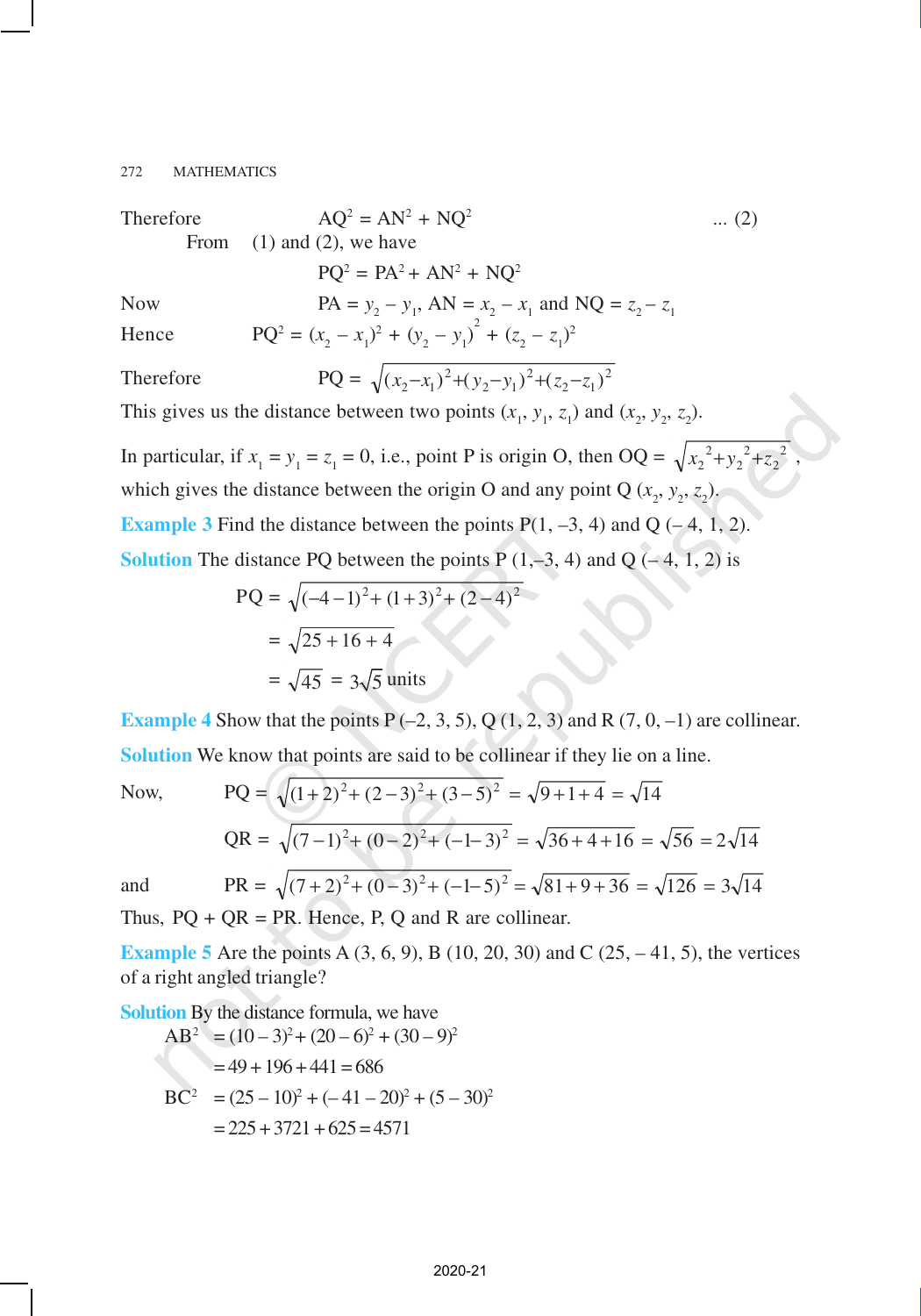$$
CA2 = (3-25)2 + (6+41)2 + (9-5)2
$$
  
= 484 + 2209 + 16 = 2709

We find that  $CA^2 + AB^2 \ne BC^2$ .

Hence, the triangle ABC is not a right angled triangle.

**Example 6** Find the equation of set of points P such that  $PA^2 + PB^2 = 2k^2$ , where A and B are the points  $(3, 4, 5)$  and  $(-1, 3, -7)$ , respectively.

**Solution** Let the coordinates of point P be  $(x, y, z)$ . Here  $PA^{2} = (x - 3)^{2} + (y - 4)^{2} + (z - 5)^{2}$  $PB^{2} = (x + 1)^{2} + (y - 3)^{2} + (z + 7)^{2}$ 

By the given condition  $PA^2 + PB^2 = 2k^2$ , we have

$$
(x-3)2 + (y-4)2 + (z-5)2 + (x+1)2 + (y-3)2 + (z+7)2 = 2k2
$$

i.e.,  $2x^2 + 2y^2 + 2z^2 - 4x - 14y + 4z = 2k^2 - 109$ .

**EXERCISE 12.2**

- **1.** Find the distance between the following pairs of points:
	- (i)  $(2, 3, 5)$  and  $(4, 3, 1)$  (ii)  $(-3, 7, 2)$  and  $(2, 4, -1)$
	- (iii)  $(-1, 3, -4)$  and  $(1, -3, 4)$  (iv)  $(2, -1, 3)$  and  $(-2, 1, 3)$ .
- **2.** Show that the points  $(-2, 3, 5)$ ,  $(1, 2, 3)$  and  $(7, 0, -1)$  are collinear.
- **3.** Verify the following:
	- (i)  $(0, 7, -10)$ ,  $(1, 6, -6)$  and  $(4, 9, -6)$  are the vertices of an isosceles triangle.
	- (ii)  $(0, 7, 10)$ ,  $(-1, 6, 6)$  and  $(-4, 9, 6)$  are the vertices of a right angled triangle.
	- (iii)  $(-1, 2, 1), (1, -2, 5), (4, -7, 8)$  and  $(2, -3, 4)$  are the vertices of a parallelogram.
- **4.** Find the equation of the set of points which are equidistant from the points  $(1, 2, 3)$  and  $(3, 2, -1)$ .
- **5.** Find the equation of the set of points P, the sum of whose distances from A  $(4, 0, 0)$  and B  $(-4, 0, 0)$  is equal to 10.

#### **12.5 Section Formula**

In two dimensional geometry, we have learnt how to find the coordinates of a point dividing a line segment in a given ratio internally. Now, we extend this to three dimensional geometry as follows:

Let the two given points be  $P(x_1, y_1, z_1)$  and Q  $(x_2, y_2, z_2)$ . Let the point R  $(x, y, z)$ divide PQ in the given ratio *m* : *n* internally. Draw PL, QM and RN perpendicular to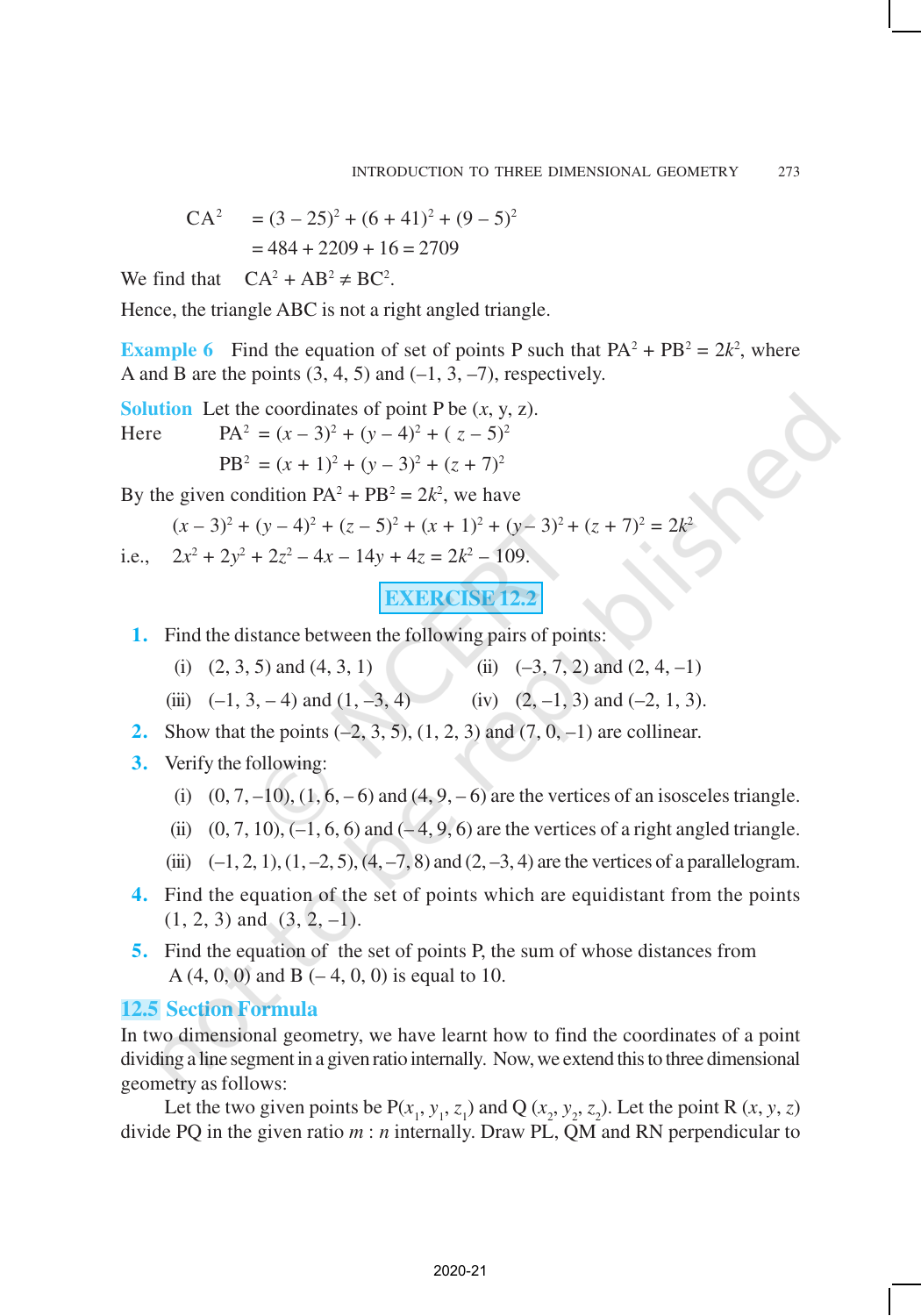the XY-plane. Obviously PL || RN || QM and feet of these perpendiculars lie in a XY-plane. The points L, M and N will lie on a line which is the intersection of the plane containing PL, RN and QM with the XY-plane. Through the point R draw a line ST parallel to the line LM. Line ST will intersect the line LP externally at the point S and the line MQ at T, as shown in Fig 12.5.

Also note that quadrilaterals LNRS and NMTR are parallelograms.

The triangles PSR and QTR are similar. Therefore, X

$$
\frac{m}{n} = \frac{\text{PR}}{\text{QR}} = \frac{\text{SP}}{\text{QT}} = \frac{\text{SL} - \text{PL}}{\text{QM} - \text{TM}} = \frac{\text{NR} - \text{PL}}{\text{QM} - \text{NR}} = \frac{z - z_1}{z_2 - z_1}
$$

This implies

$$
z = \frac{m z_2 + n z_1}{m + n}
$$

Similarly, by drawing perpendiculars to the XZ and YZ-planes, we get

$$
y = \frac{my_2 + ny_1}{m+n}
$$
 and  $x = \frac{mx_2 + nx_1}{m+n}$ 

Hence, the coordinates of the point R which divides the line segment joining two points  $P(x_1, y_1, z_1)$  and  $Q(x_2, y_2, z_2)$  internally in the ratio  $m : n$  are

 $-PL$  NR  $-PL$  z –  $-$  TM  $\overline{QM - NR}$   $\overline{z_{0}}$   $-$ 

1

 $\Omega$ 

Z

**Fig 12.5**

N

M

2

$$
\left(\frac{mx_2 + nx_1}{m+n}, \frac{my_2 + ny_1}{m+n}, \frac{mz_2 + nz_1}{m+n}\right)
$$

If the point R divides PQ externally in the ratio *m* : *n*, then its coordinates are obtained by replacing  $n$  by  $-n$  so that coordinates of point R will be

$$
\left(\frac{mx_2 - nx_1}{m-n}, \frac{my_2 - ny_1}{m-n}, \frac{mz_2 - nz_1}{m-n}\right)
$$

**Case 1** Coordinates of the mid-point: In case R is the mid-point of PQ, then

$$
m : n = 1 : 1
$$
 so that  $x = \frac{x_1 + x_2}{2}$ ,  $y = \frac{y_1 + y_2}{2}$  and  $z = \frac{z_1 + z_2}{2}$ .

These are the coordinates of the mid point of the segment joining  $P(x_1, y_1, z_1)$ and Q  $(x_2, y_2, z_2)$ .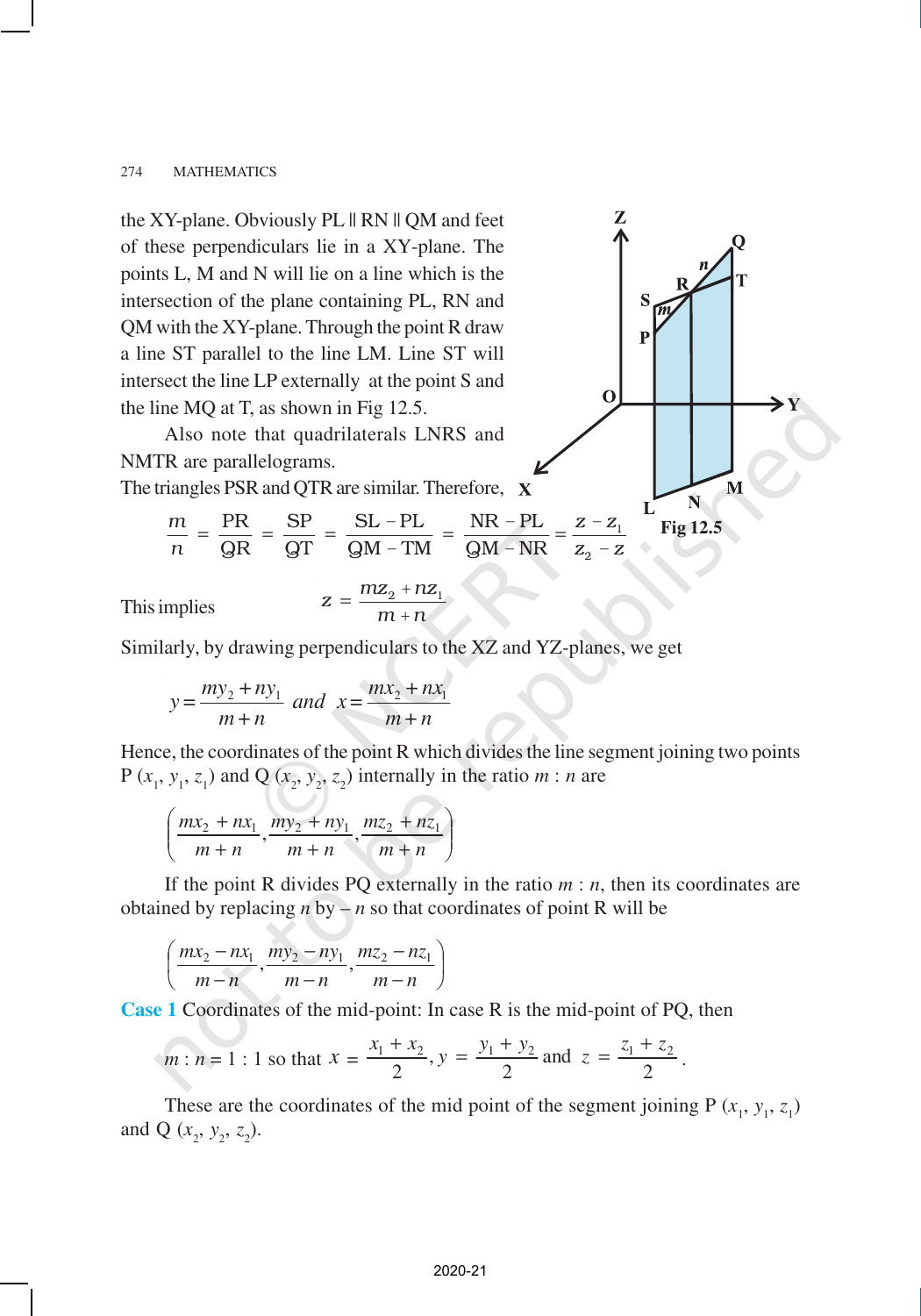**Case 2** The coordinates of the point R which divides PQ in the ratio *k* : 1 are obtained by taking  $k = \frac{m}{n}$  $=\frac{m}{n}$  which are as given below:

$$
\left(\frac{kx_2 + x_1}{1 + k}, \frac{ky_2 + y_1}{1 + k}, \frac{kz_2 + z_1}{1 + k}\right)
$$

Generally, this result is used in solving problems involving a general point on the line passing through two given points.

**Example 7** Find the coordinates of the point which divides the line segment joining the points  $(1, -2, 3)$  and  $(3, 4, -5)$  in the ratio  $2 : 3$  (i) internally, and (ii) externally.

**Solution** (i) Let  $P(x, y, z)$  be the point which divides line segment joining  $A(1, -2, 3)$ and B  $(3, 4, -5)$  internally in the ratio 2 : 3. Therefore

$$
x = \frac{2(3) + 3(1)}{2 + 3} = \frac{9}{5}, \ y = \frac{2(4) + 3(-2)}{2 + 3} = \frac{2}{5}, \ z = \frac{2(-5) + 3(3)}{2 + 3} = \frac{-1}{5}
$$
  
ed point is 
$$
\left(\frac{9}{7}, \frac{2}{7}, \frac{-1}{7}\right)
$$

Thus, the required point is

(ii) Let P  $(x, y, z)$  be the point which divides segment joining A  $(1, -2, 3)$  and B  $(3, 4, -5)$  externally in the ratio  $2:3$ . Then

J

$$
x = \frac{2(3) + (-3)(1)}{2 + (-3)} = -3, \quad y = \frac{2(4) + (-3)(-2)}{2 + (-3)} = -14, \quad z = \frac{2(-5) + (-3)(3)}{2 + (-3)} = 19
$$

 $(5'5'5)$ 

5

5

Therefore, the required point is  $(-3, -14, 19)$ .

**Example 8** Using section formula, prove that the three points  $(-4, 6, 10)$ ,  $(2, 4, 6)$ and  $(14, 0, -2)$  are collinear.

**Solution** Let A  $(-4, 6, 10)$ , B  $(2, 4, 6)$  and C $(14, 0, -2)$  be the given points. Let the point P divides AB in the ratio  $k:1$ . Then coordinates of the point P are

$$
\left(\frac{2k-4}{k+1}, \frac{4k+6}{k+1}, \frac{6k+10}{k+1}\right)
$$

Let us examine whether for some value of *k*, the point P coincides with point C.

On putting  $\frac{2k-4}{1+1} = 14$ + 1 *k*  $\frac{k-4}{k+1}$  = 14, we get  $k = -\frac{3}{2}$ 2  $k = -$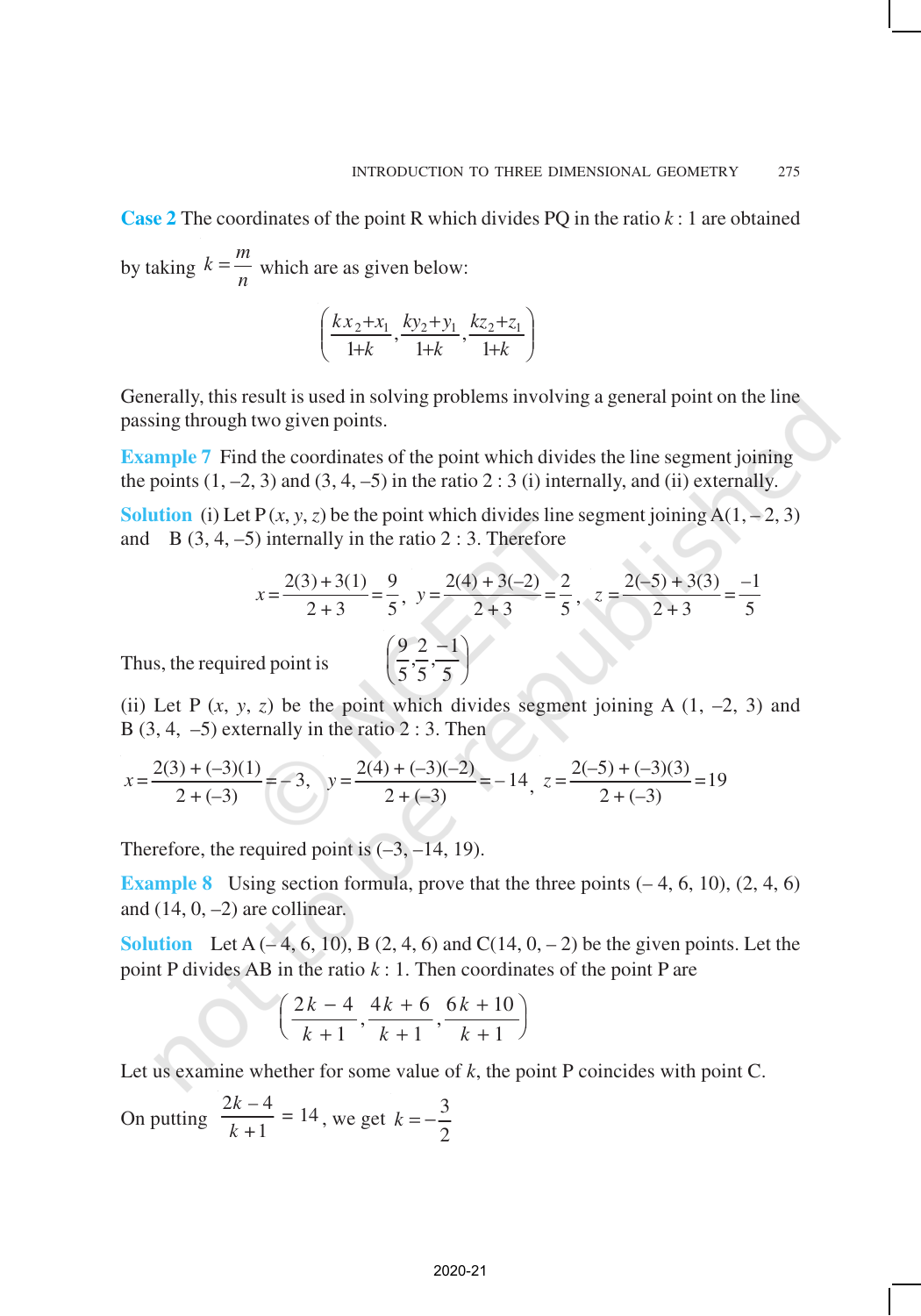When 
$$
k = -\frac{3}{2}
$$
, then  $\frac{4k+6}{k+1} = \frac{4(-\frac{3}{2})+6}{-\frac{3}{2}+1} = 0$ 

$$
\frac{6k+10}{k+1} = \frac{6(-\frac{3}{2})+10}{-\frac{3}{2}+1} = -2
$$

and

Therefore,  $C(14, 0, -2)$  is a point which divides AB externally in the ratio 3 : 2 and is same as P.Hence A, B, C are collinear.

**Example 9** Find the coordinates of the centroid of the triangle whose vertices are  $(x_1, y_1, z_1), (x_2, y_2, z_2)$  and  $(x_3, y_3, z_3)$ .

**Solution** Let ABC be the triangle. Let the coordinates of the vertices A, B,C be  $(x_1, y_1, z_1)$ ,  $(x_2, y_2, z_2)$  and  $(x_3, y_3, z_3)$ , respectively. Let D be the mid-point of BC. Hence coordinates of D are

$$
\left(\frac{x_2 + x_3}{2}, \frac{y_2 + y_3}{2}, \frac{z_2 + z_3}{2}\right)
$$

Let G be the centroid of the triangle. Therefore, it divides the median AD in the ratio 2 : 1. Hence, the coordinates of G are

$$
\left(\frac{2\left(\frac{x_2 + x_3}{2}\right) + x_1}{2 + 1}, \frac{2\left(\frac{y_2 + y_3}{2}\right) + y_1}{2 + 1}, \frac{2\left(\frac{z_2 + z_3}{2}\right) + z_1}{2 + 1}\right)
$$
\n
$$
\left(\frac{x_1 + x_2 + x_3}{3}, \frac{y_1 + y_2 + y_3}{3}, \frac{z_1 + z_2 + z_3}{3}\right)
$$

or

**Example 10** Find the ratio in which the line segment joining the points (4, 8, 10) and  $(6, 10, -8)$  is divided by the YZ-plane.

**Solution** Let YZ-plane divides the line segment joining  $A(4, 8, 10)$  and  $B(6, 10, -8)$ at  $P(x, y, z)$  in the ratio  $k: 1$ . Then the coordinates of P are

$$
\left(\frac{4+6k}{k+1}, \frac{8+10k}{k+1}, \frac{10-8k}{k+1}\right)
$$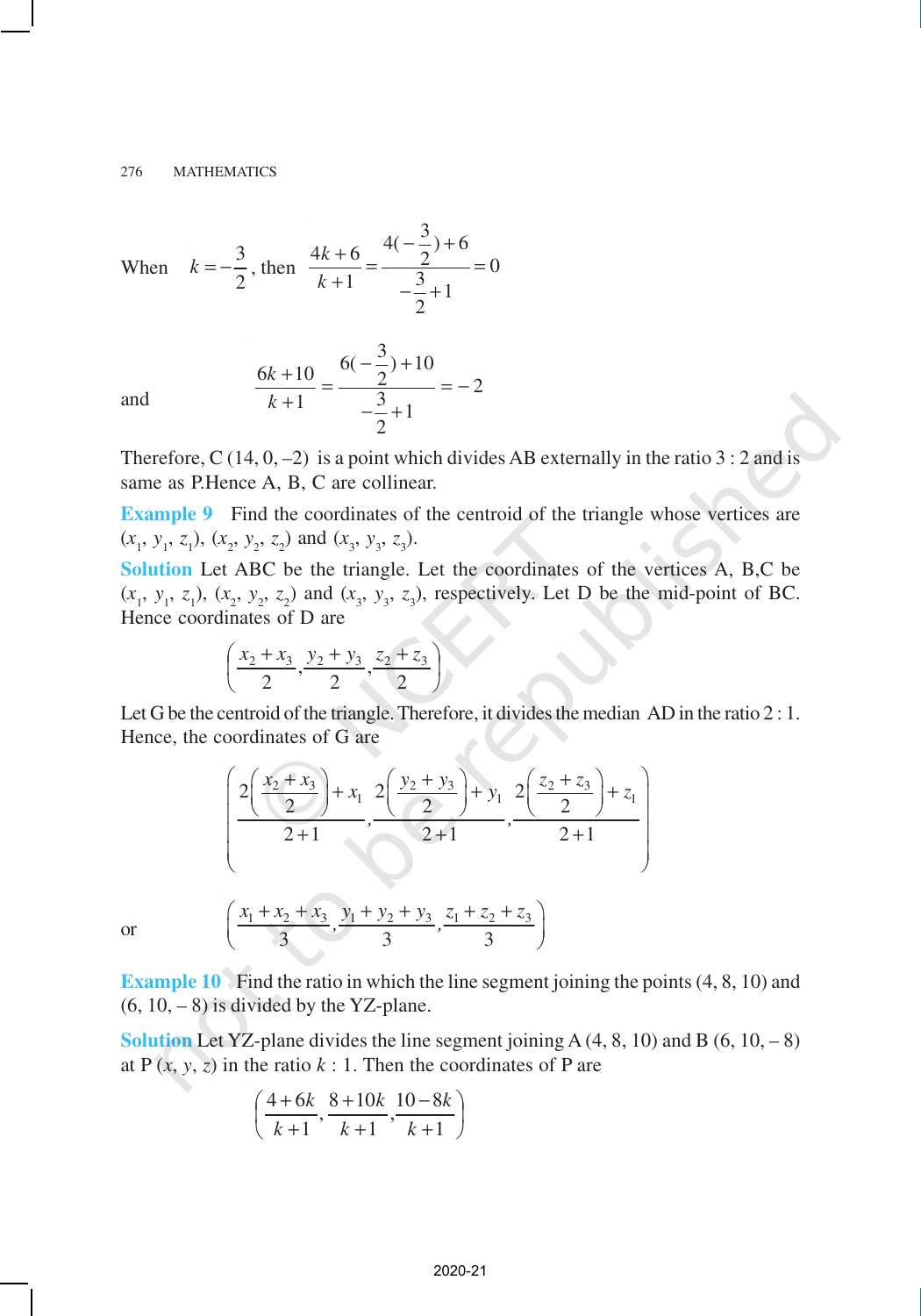Since P lies on the YZ-plane, its *x*-coordinate is zero, i.e.,  $\frac{4+6k}{k+1} = 0$ + 1 *k k*

or 
$$
k = -\frac{2}{3}
$$

Therefore, YZ-plane divides AB externally in the ratio 2 : 3.

**EXERCISE 12.3**

- **1.** Find the coordinates of the point which divides the line segment joining the points  $(-2, 3, 5)$  and  $(1, -4, 6)$  in the ratio (i) 2 : 3 internally, (ii) 2 : 3 externally.
- **2.** Given that  $P(3, 2, -4)$ ,  $Q(5, 4, -6)$  and  $R(9, 8, -10)$  are collinear. Find the ratio in which Q divides PR.
- **3.** Find the ratio in which the YZ-plane divides the line segment formed by joining the points  $(-2, 4, 7)$  and  $(3, -5, 8)$ .
- **4.** Using section formula, show that the points A  $(2, -3, 4)$ , B  $(-1, 2, 1)$  and

$$
C\left(0,\frac{1}{3},2\right)
$$
 are collinear.

**5.** Find the coordinates of the points which trisect the line segment joining the points  $P(4, 2, -6)$  and Q (10, -16, 6).

## *Miscellaneous Examples*

**Example 11** Show that the points A  $(1, 2, 3)$ , B  $(-1, -2, -1)$ , C  $(2, 3, 2)$  and D (4, 7, 6) are the vertices of a parallelogram ABCD, but it is not a rectangle.

**Solution** To show ABCD is a parallelogram we need to show opposite side are equal Note that.

AB = 
$$
\sqrt{(-1-1)^2 + (-2-2)^2 + (-1-3)^2} = \sqrt{4+16+16} = 6
$$
  
BC =  $\sqrt{(2+1)^2 + (3+2)^2 + (2+1)^2} = \sqrt{9+25+9} = \sqrt{43}$   
CD =  $\sqrt{(4-2)^2 + (7-3)^2 + (6-2)^2} = \sqrt{4+16+16} = 6$   
DA =  $\sqrt{(1-4)^2 + (2-7)^2 + (3-6)^2} = \sqrt{9+25+9} = \sqrt{43}$ 

Since  $AB = CD$  and  $BC = AD$ , ABCD is a parallelogram.

Now, it is required to prove that ABCD is not a rectangle. For this, we show that diagonals AC and BD are unequal. We have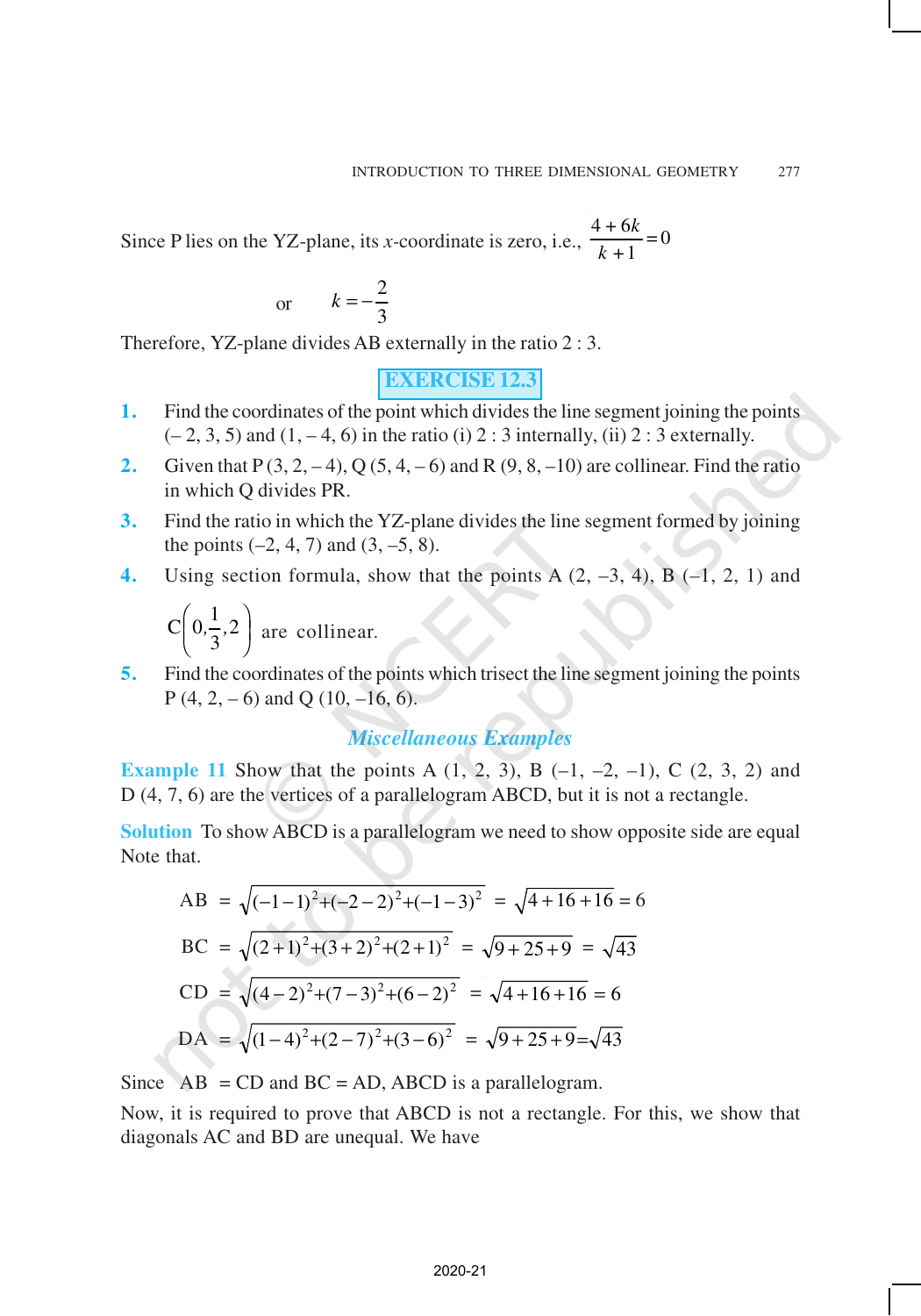$$
\text{AC} = \sqrt{(2-1)^2 + (3-2)^2 + (2-3)^2} = \sqrt{1+1+1} = \sqrt{3}
$$
\n
$$
\text{BD} = \sqrt{(4+1)^2 + (7+2)^2 + (6+1)^2} = \sqrt{25+81+49} = \sqrt{155}.
$$

Since  $AC \neq BD$ , ABCD is not a rectangle.

**ANOTE WE CALL THE WE CAN ARROW IN A REPORT IS A parallelogram, using the property that** diagonals AC and BD bisect each other.

**Example 12** Find the equation of the set of the points P such that its distances from the points A  $(3, 4, -5)$  and B  $(-2, 1, 4)$  are equal.

**Solution** If  $P(x, y, z)$  be any point such that  $PA = PB$ .

Now 
$$
\sqrt{(x-3)^2 + (y-4)^2 + (z+5)^2} = \sqrt{(x+2)^2 + (y-1)^2 + (z-4)^2}
$$

or 
$$
(x-3)^2 + (y-4)^2 + (z+5)^2 = (x+2)^2 + (y-1)^2 + (z-4)^2
$$

or 
$$
10x + 6y - 18z - 29 = 0.
$$

**Example 13** The centroid of a triangle ABC is at the point  $(1, 1, 1)$ . If the coordinates of A and B are  $(3, -5, 7)$  and  $(-1, 7, -6)$ , respectively, find the coordinates of the point C.

**Solution** Let the coordinates of C be  $(x, y, z)$  and the coordinates of the centroid G be (1, 1, 1). Then

$$
\frac{x+3-1}{3} = 1, \text{ i.e., } x = 1; \frac{y-5+7}{3} = 1, \text{ i.e., } y = 1; \frac{z+7-6}{3} = 1, \text{ i.e., } z = 2.
$$

Hence, coordinates of C are  $(1, 1, 2)$ .

## *Miscellaneous Exercise on Chapter 12*

- **1.** Three vertices of a parallelogram ABCD are  $A(3, -1, 2)$ , B  $(1, 2, -4)$  and  $C$  (-1, 1, 2). Find the coordinates of the fourth vertex.
- **2.** Find the lengths of the medians of the triangle with vertices A (0, 0, 6), B (0,4, 0) and (6, 0, 0).
- **3.** If the origin is the centroid of the triangle PQR with vertices P (2*a*, 2, 6),  $Q(-4, 3b, -10)$  and  $R(8, 14, 2c)$ , then find the values of *a*, *b* and *c*.
- **4.** Find the coordinates of a point on *y*-axis which are at a distance of  $5\sqrt{2}$  from the point  $P(3, -2, 5)$ .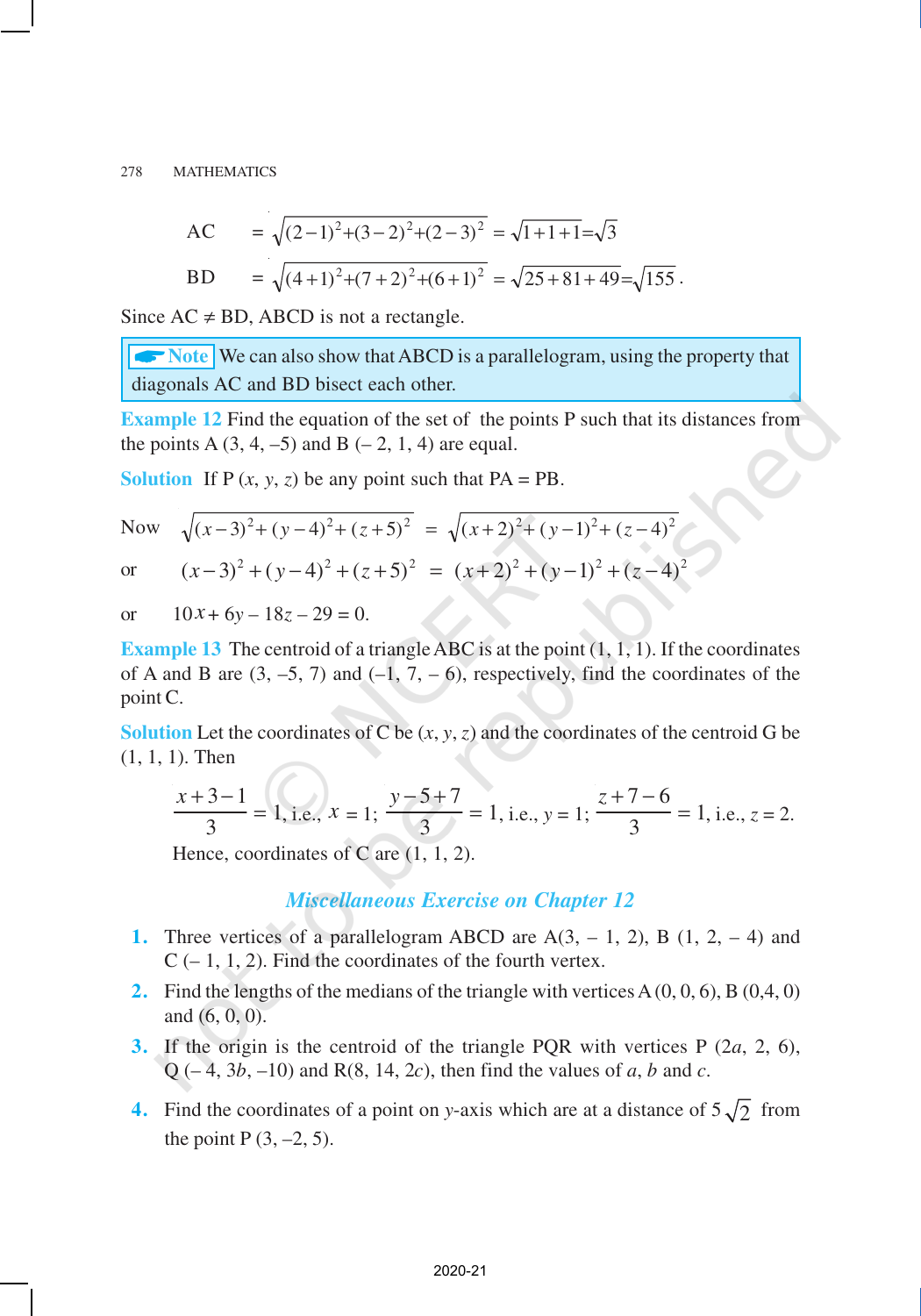**5.** A point R with *x*-coordinate 4 lies on the line segment joining the points  $P(2, -3, 4)$  and Q  $(8, 0, 10)$ . Find the coordinates of the point R.

[**Hint** Suppose R divides PQ in the ratio *k* : 1. The coordinates of the point R are given

by 
$$
\left(\frac{8k+2}{k+1}, \frac{-3}{k+1}, \frac{10k+4}{k+1}\right)
$$
].

**6.** If A and B be the points  $(3, 4, 5)$  and  $(-1, 3, -7)$ , respectively, find the equation of the set of points P such that  $PA^2 + PB^2 = k^2$ , where *k* is a constant.

#### *Summary*

- $\bullet$  In three dimensions, the coordinate axes of a rectangular Cartesian coordinate system are three mutually perpendicular lines. The axes are called the *x*, *y* and *z*-axes.
- ®The three planes determined by the pair of axes are the coordinate planes, called XY, YZ and ZX-*planes*.
- ®The three coordinate planes divide the space into eight parts known as *octants*.
- $\blacklozenge$  The coordinates of a point P in three dimensional geometry is always written in the form of triplet like (*x, y, z*). Here *x, y* and *z* are the distances from the YZ**,** ZX and XY*-*planes.
- $\bullet$  (i) Any point on *x*-axis is of the form  $(x, 0, 0)$ 
	- (ii) Any point on *y*-axis is of the form  $(0, y, 0)$
	- (iii) Any point on *z*-axis is of the form  $(0, 0, z)$ .

• Distance between two points 
$$
P(x_1, y_1, z_1)
$$
 and  $Q(x_2, y_2, z_2)$  is given by

PQ=
$$
\sqrt{(x_2 - x_1)^2 + (y_2 - y_1)^2 + (z_2 - z_1)^2}
$$

 $\blacklozenge$  The coordinates of the point R which divides the line segment joining two points P  $(x_1, y_1, z_1)$  and Q  $(x_2, y_2, z_2)$  internally and externally in the ratio *m : n* are given by

$$
\left(\frac{mx_2+nx_1}{m+n}, \frac{my_2+ny_1}{m+n}, \frac{mz_2+nz_1}{m+n}\right) \text{ and } \left(\frac{mx_2-nx_1}{m-n}, \frac{my_2-ny_1}{m-n}, \frac{mz_2-nz_1}{m-n}\right),
$$

respectively.

®The coordinates of the mid-point of the line segment joining two points

$$
P(x_1, y_1, z_1)
$$
 and  $Q(x_2, y_2, z_2)$  are  $\left(\frac{x_1 + x_2}{2}, \frac{y_1 + y_2}{2}, \frac{z_1 + z_2}{2}\right)$ .